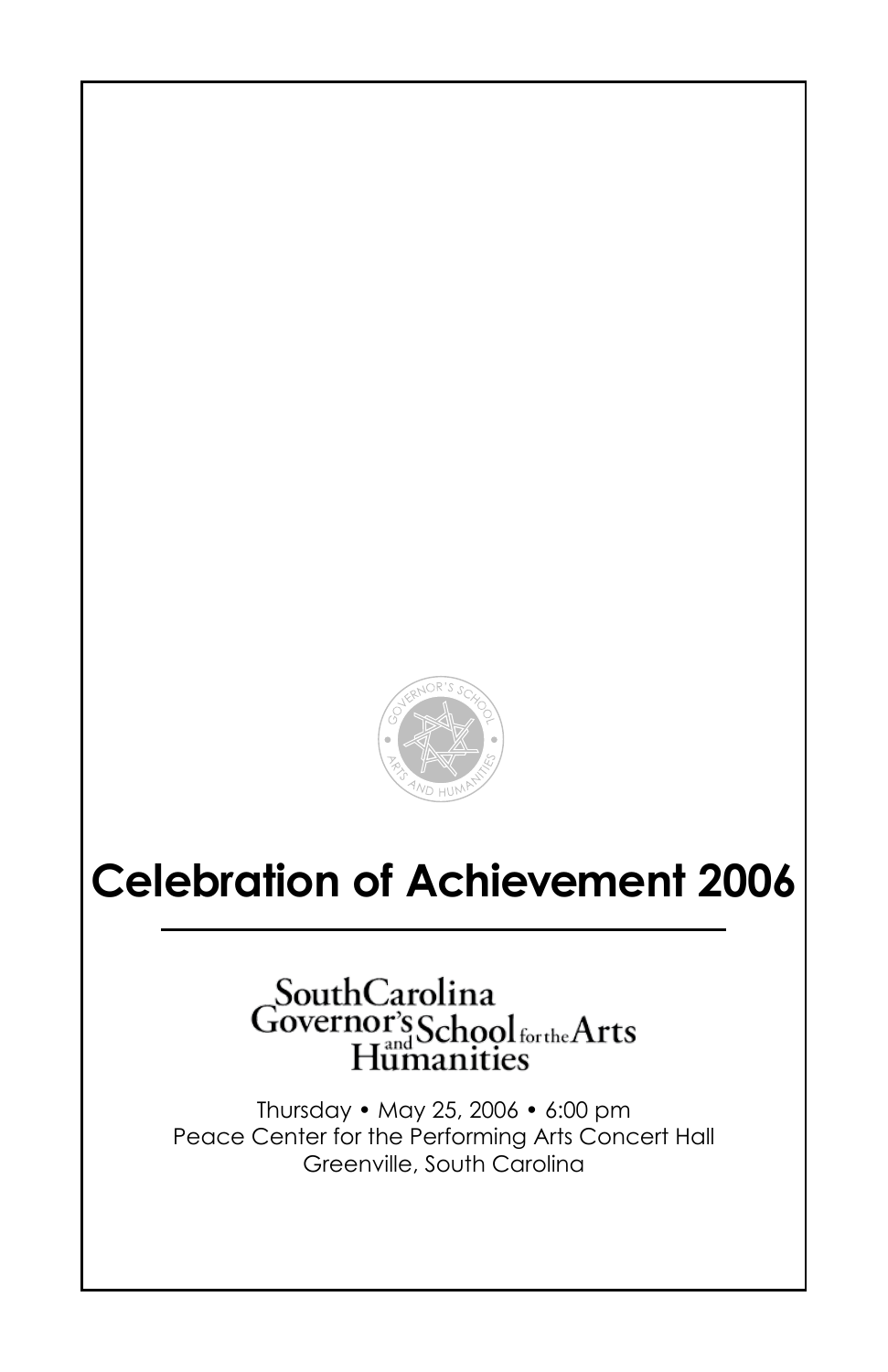# **SC Governor's School for the Arts and Humanities Celebration of Achievement 2006**

# **Program**

Soliloquy from Carousel **Richard Rogers** Richard Rogers

(1902-1979)

 Thomas Dickinson, baritone Nancy Smith, piano

Welcome **Dr. Donald Beckie** President (1999) and the contract of the contract of the contract of the contract of the contract of the contract of the contract of the contract of the contract of the contract of the contract of the contract of the contr

Meditation from Thais Jules Massenet

(1842-1912)

 Margaret Gould, violin Nancy Smith, piano

# **Reflections, Recognitions, and Awards**

Reflections on Academics and Humanities **Dr. Jennifer Thomas** 

Reflections on Arts Departments

Creative Writing **Scott Gould** Scott Gould Dance Stanislav Issaev Drama Daniel Murray Music Dr. Mellasenah Edwards

Visual Arts Joseph Thompson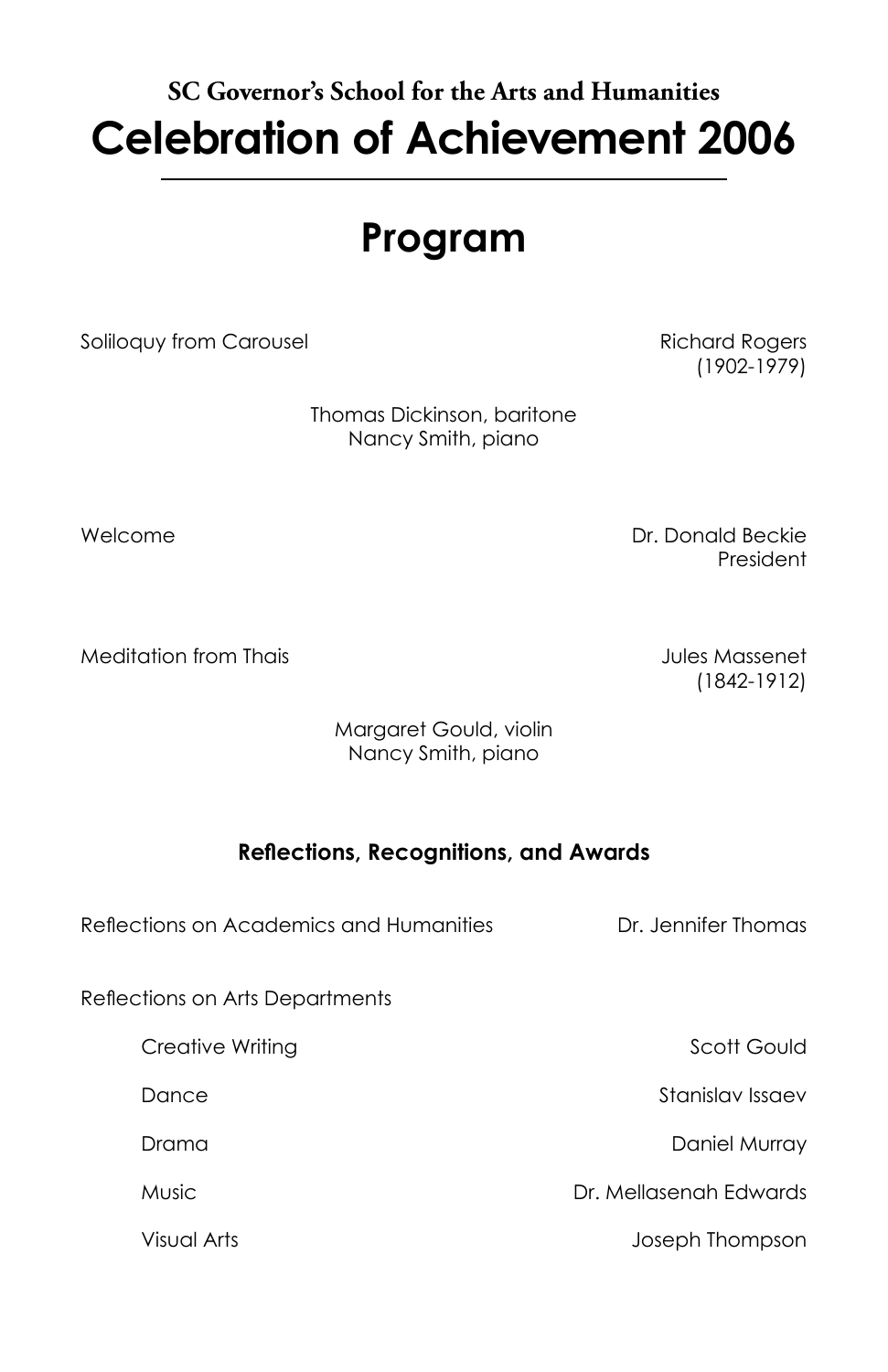Senior Class Gift Niti Parthasarathy and Portia Botchway

Remarks **Sharon Kazee** dean and the control of the control of the control of the control of the control of the control of the control of the control of the control of the control of the control of the control of the control of the control of the

(1811-1886)

Les jeux d/eau a la Villa d'Este Franz Liszt

Dr. Tien-Ni Chen, piano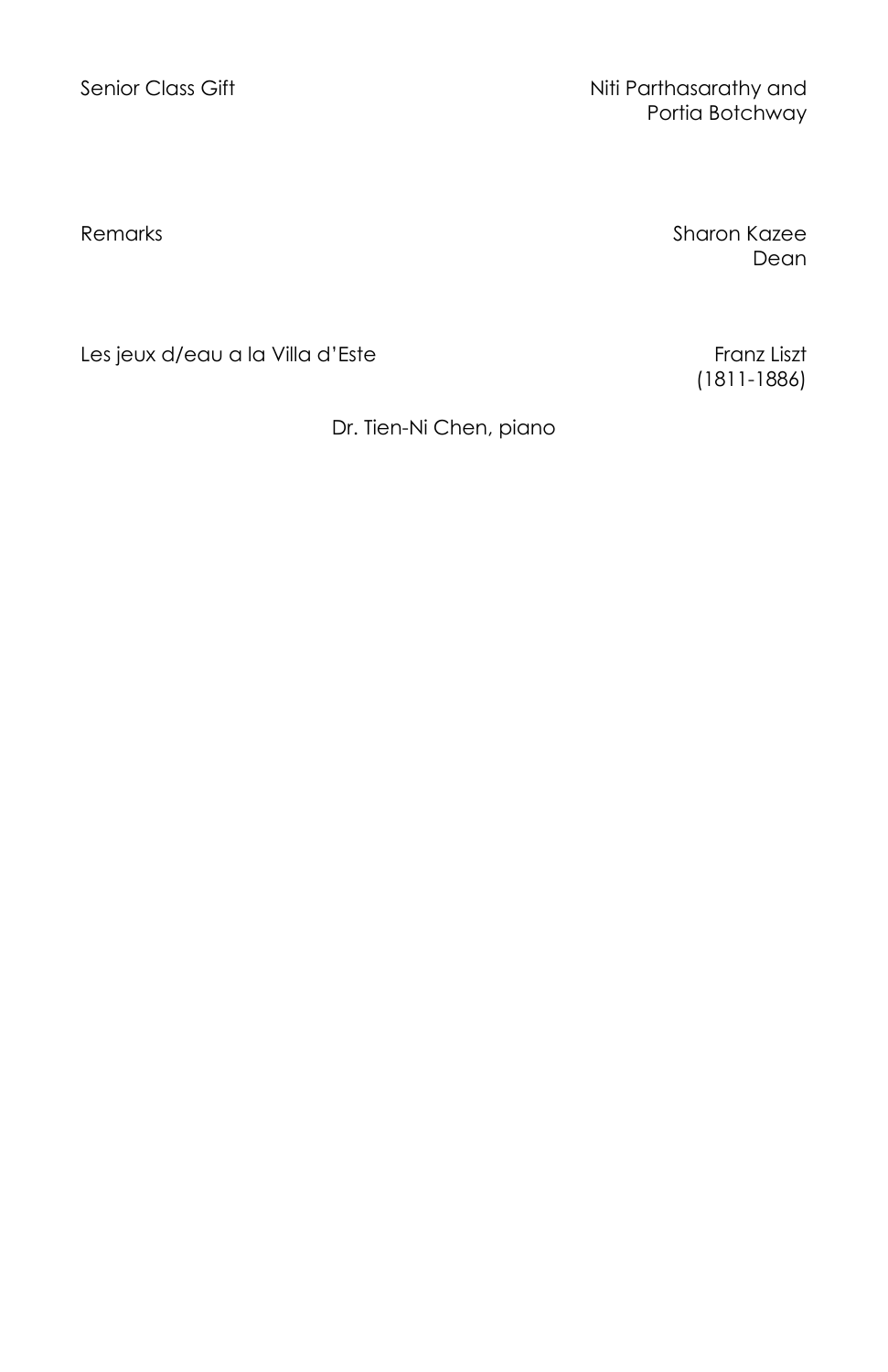# **Recognitions & Awards**

# *President's Scolars Semi-finalist 2006*

Michael A. Juang

*The Governor's Citizenship Award* Caitlin A. Rockwell

# *National Merit Finalists 2006*

Dominic Pafundi Michael A. Juang Phillip Q. Gao Timothy P. Giles

# *National Achievement Finalist 2006*

Portia K. Botchway

# *National Achievement Scholarship Program High Performers on 2007 PSAT*

Nicholas D. Graham Deonte Hansel Sebhatu Temnete

# *National Merit High Performers 2007*

Anna K. Alber Nicole R. Borysowicz Daniel J. Files Samantha A. Perez Elizabeth L. Robinson Erin M. Weeks Alan H. Woodall

# *Commended Students in the 2006 National Merit Program*

Mary K. Britton Amber M. Hickey Kellie E. Osborne Niti K. Parthasarathy

# *Perfect SAT Critical Reading Score of 800*

Mary K. Britton, 12th Grade Michael A. Juang, 12th Grade

#### *Perfect SAT Writing Score of 800* Ananda L. Armstrong, 12th Grade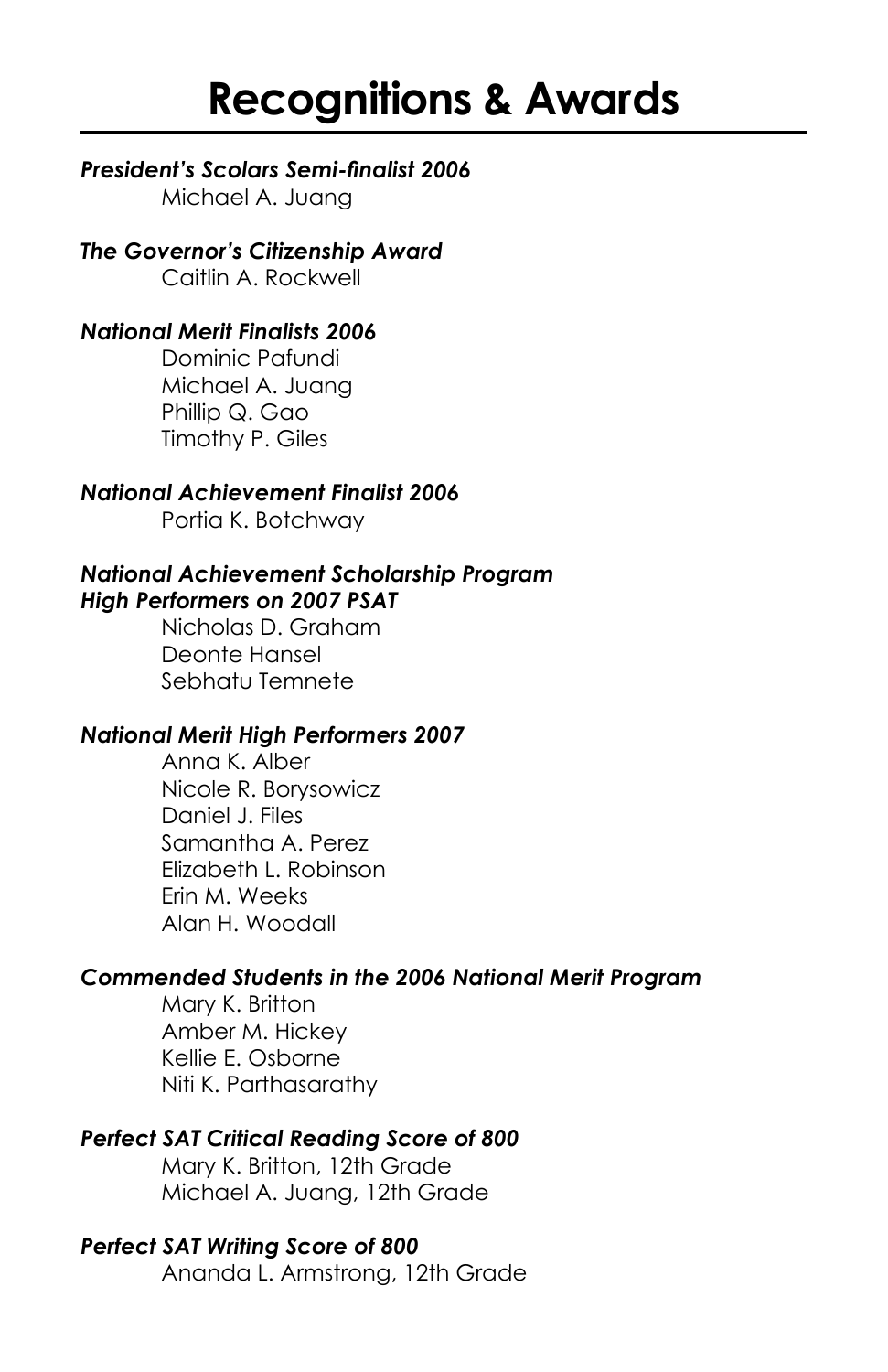# *Perfect SAT Math Score of 800*

Michael A. Juang, 12th Grade

#### *Perfect SAT Subject Test Scores of 800*

Michael A. Juang, 12th Grade (Math 1C and Chemistry)

#### *Highest PSAT Selection Index in the Junior Class of 2006*

Elizabeth L. Robinson, 215

# *Swarthmore College Book Award*

Malia S. Griggs

# *Bryn Mawr College Book Award*

Erin M. Weeks

#### *Rutgers University Book Award*

Erin E. Dailey

#### *Junior Marshals 2006*

Anna K. Alber Raven M. Campbell Rachel E. Inman Kristin L. Jasek Jacob D. Perkins Jessica E. Roberts Elizabeth L. Robinson Alexandra R. Spyropoulos Nicole E. Wassynger Alan H. Woodall

#### *Academic Achievement Award Scholars*

Ananda Armstrong Michael Juana Portia Botchway Jessica McClellan Emily Childress Jamie McCrary Collin Emmel Dominic Pafundi Breanna Foister **Niti Parthasarathy** Phillip Gao Briana Severson Leanna Greenwood John Steman Amber Hickey Lily Zhang

# *Palmetto Girls State*

Eliza Y. Dunaway Mary M. Bauknight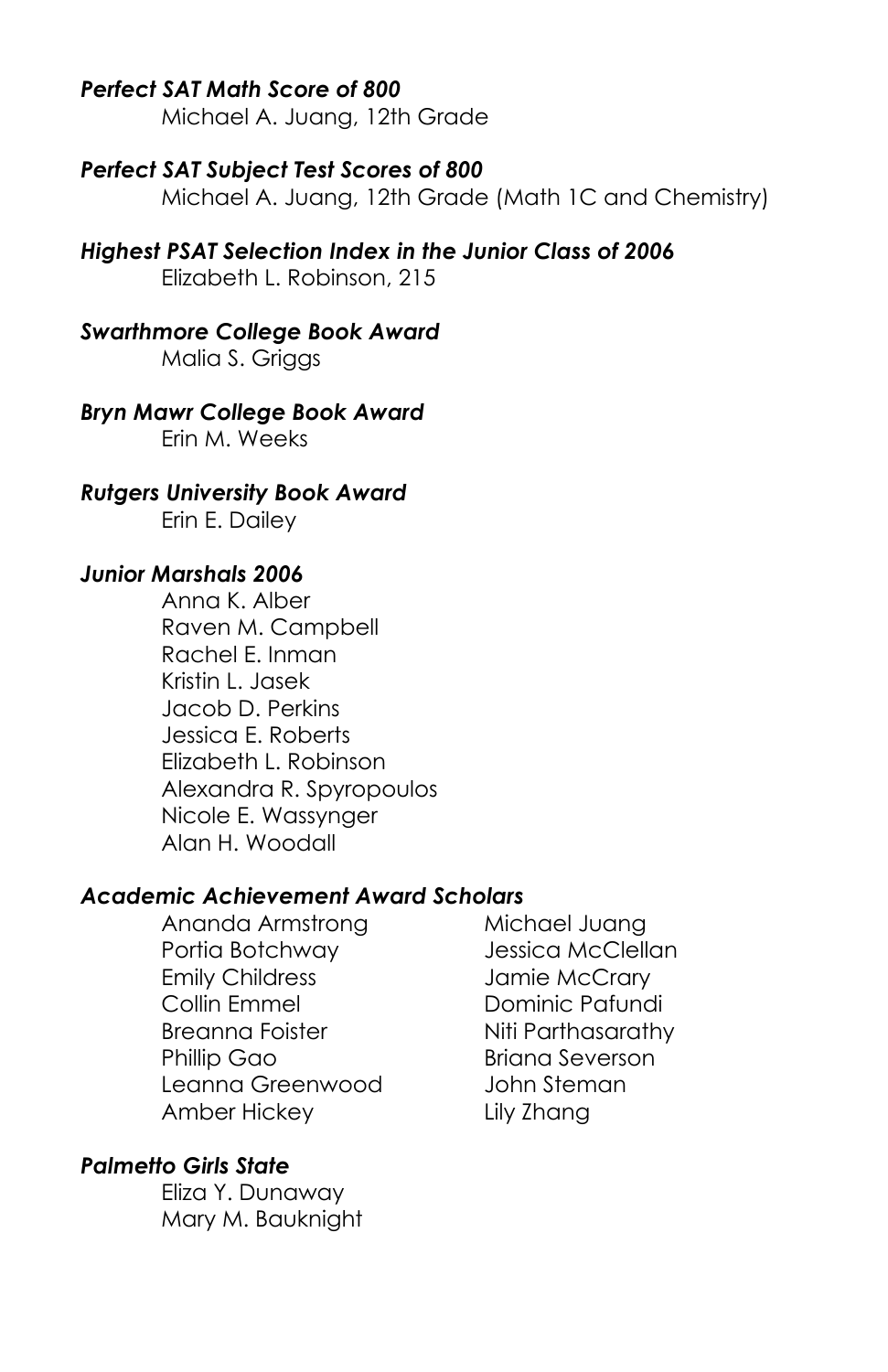# *Palmetto Boys State*

Michael L. Thomas Joshua A. Moore Daquise A. Montgomery

# *Furman Scholars*

Anna K. Alber Raven M. Campbell

*2006 Golden Palmetto All-State Leadership Team* Kellie E. Osborne

*College of Charleston Cistern Scholar* Michael A. Juang

#### *Converse College Scholars*

Anna K. Alber Raven M. Campbell Rachel E. Inman Kristin L. Jasek

#### *2006 Rutgers University Award*

Erin E. Dailey

# *Loyola University Scholar*

Jessica C. McClellan

#### *Principal Leadership Award*

Niti K. Parthasarathy

#### *No. 1 Ranked Congress (Senate) Debater in the Nation* Niti K. Parthasarathy

# *Presbyterian College Junior Academic Achievement Award*

Anna K. Alber Kristin L. Jasek Jacob D. Perkins Alan H. Woodall

# *Erskine Fellows*

Anna K. Alber Jessica E. Roberts Kristin L. Jasek Nicole E. Wassynger Jacob D. Perkins Alan H. Woodall

Raven M. Campbell Elizabeth L. Robinson Rachel E. Inman Alexandra R. Spyropoulos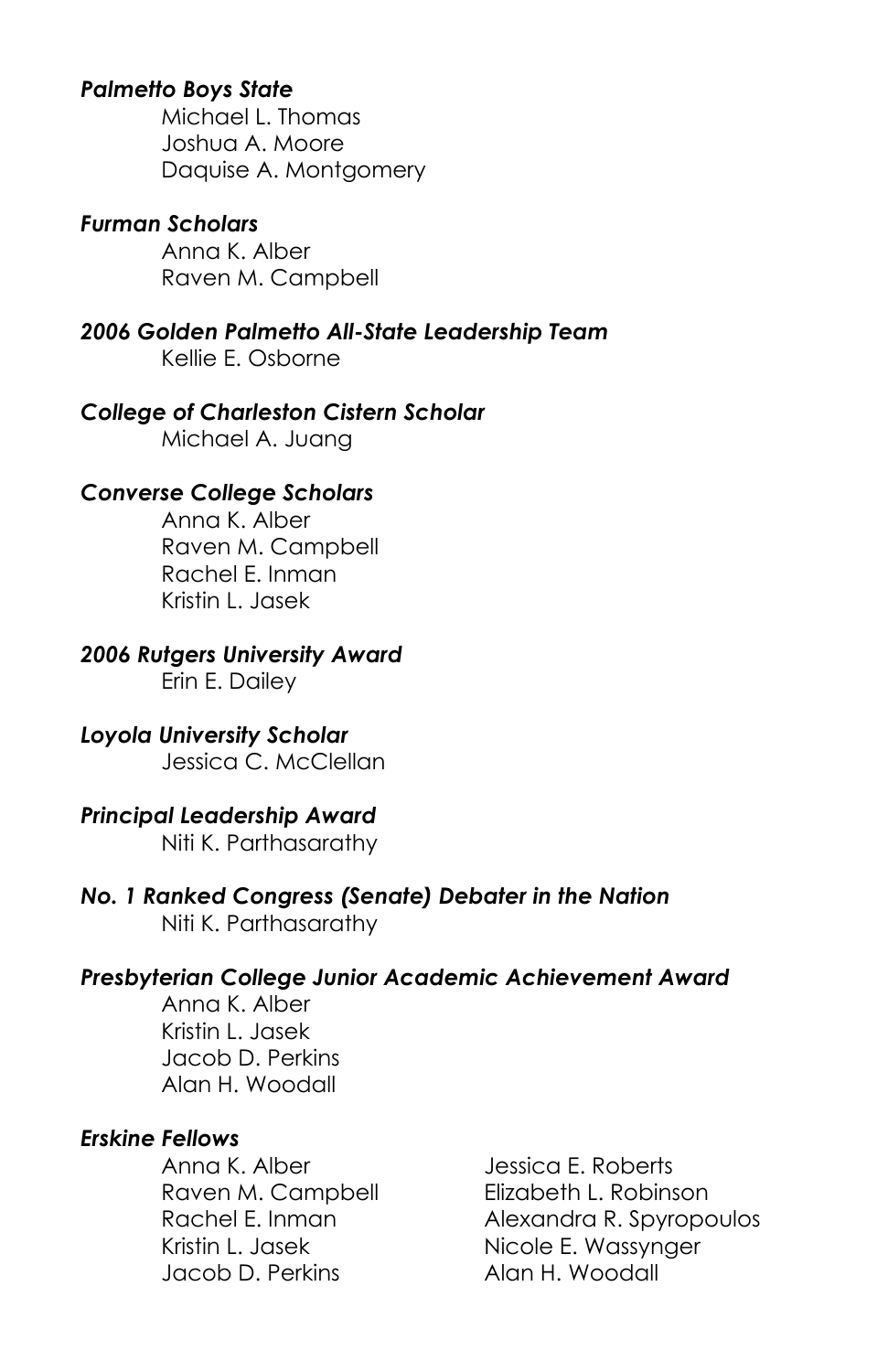# *Wofford Gift Scholar*

Kemper A. Wray

#### *Palmetto Fellows Scholarship*

Sarah E. Beaty Margaret E. Jamison Sydney A. Beaumont Michael A. Juang Portia K. Botchway Jessica C. McClellan Emily M. Childress Jamie M. McCrary Joshua D. Colbert Dominic M. Pafundi Collin W. Emmel Niti K. Parthasarathy Breanna P. Foister Briana N. Severson Phillip Q. Gao William J. Shuler Timothy P. Giles Michael J. Steman Leanna R. Greenwood Mikael F. Templeton Amber M. Hickey Lily Zhang

#### *National History Day District Award Winners*

Ashley L. Herron Rachel E. Inman

# *Certificates of Distinction,*

# *American Invitational Mathematics Exam 2006*

Michael A. Juang Niti K. Parthasarathy

# *Student Ambassadors*

Breanna P. Foister Elisabeth O. Peterson Kaitlyn L. Gray Caitlin A. Rockwell Tiffany L. Lanier **Amy M. Sands** Jessica C. McClellan Briana N. Severson Manuela I. Navarro Prentiss A. Standridge Anna G. Owens Kemper M. Wray Dominic M. Pafundi IV Lily Zhang

Sydney A. Beaumont Niti K. Parthasarathy

# *President's Volunteer Service Awards*

Erica E. Hockensmith Rachel E. Inman Niti K. Parthasarathy Caitlin A. Rockwell Briana N. Severson Michelle C. Strick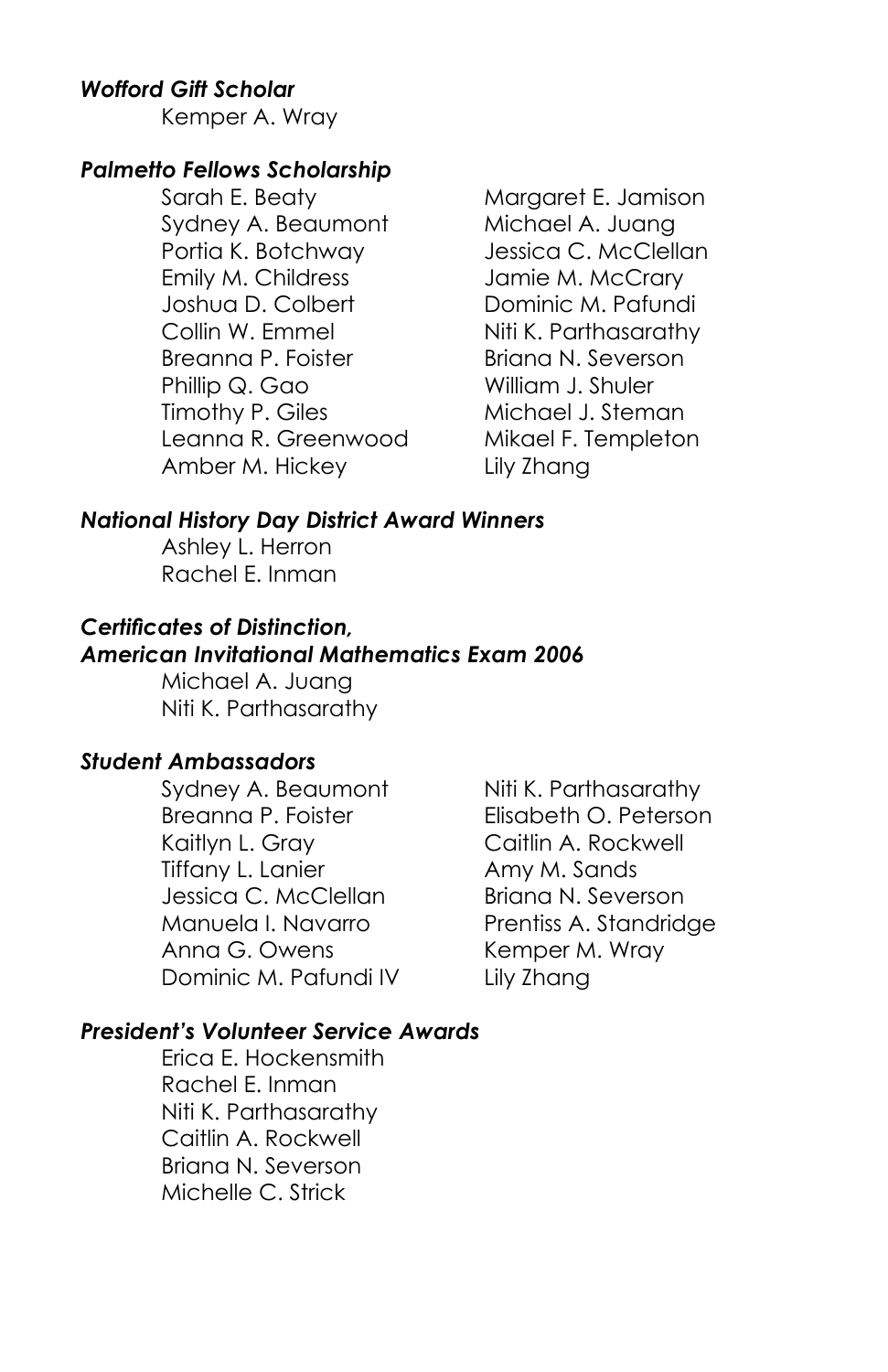# *Connecting Arts Through Service Volunteer Organization/Cords*

Sarah E. Beaty Sydney A. Beaumont Collin W. Emmel Alexis E. Falk Laura E. Ferguson Leanna R. Greenwood Erica E. Hockensmith Niti K. Parthasarathy Caitlin A. Rockwell Briana N. Severson Nancy E. Waring Lauren E. Watkins

# *Connecting Arts Through Service Executive Council*

Portia K. Botchway Jessica S. Chao Collin W. Emmel Alexis E. Falk Erica E. Hockensmith Ian G. Wilson Justin M. Keller Joshua A. Moore Niti K. Parthasarathy Jessica E. Roberts Caitlin A. Rockwell Matthew B. Whittaker James C. Wells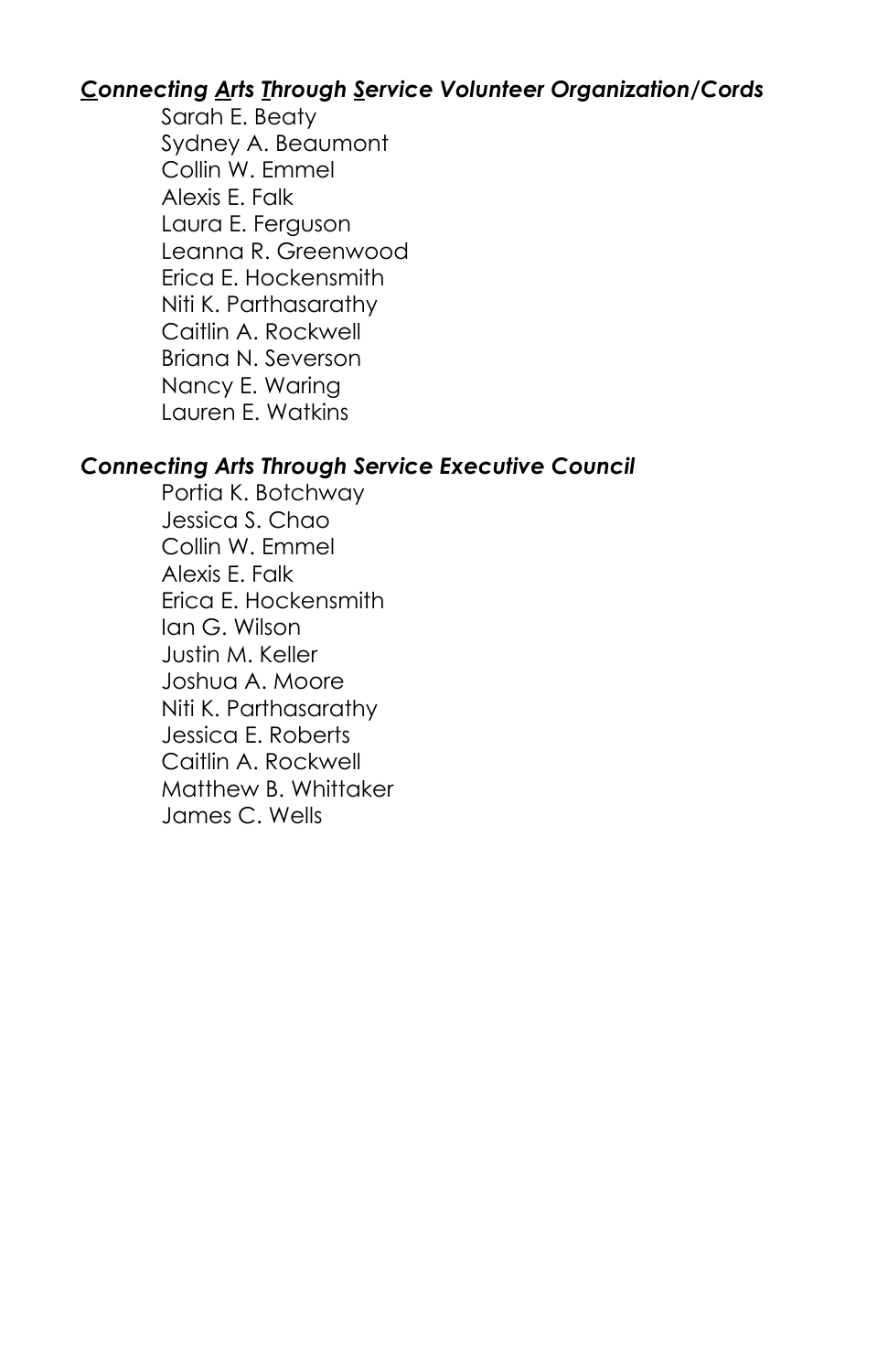# *National Honor Society*

Katherine S. Bahnsen Margaret I. Jamison Sarah Elizabeth Beaty Michael A. Juang Sydney A. Beaumont Jessica M. Ker Elizabeth J. Bennett Maggie E. Kornahrens Portia K. Botchway Hope Ann Licciardello Mary K. Britton Caitlin R. Lingle Sarah M. Campos Jessica C. McClellan Emily G. Chandler Steven P. Meanley Emily M. Childress Kellie E. Osborne Joshua D. Colbert Dominic M. Pafundi Sean M. Collen Niti K. Parthasarathy Brittany L. Cureton Elisabeth O. Peterson Alexandria G. Davis John E. Reese Collin W. Emmel Caitlin A. Rockwell Alexis F. Falk Briana N. Severson Laura E. Ferguson William J. Shuler Breanna P. Foister **Graute Steman** John M. Steman Phillip Q. Gao Mikael F. Templeton Timothy P. Giles **Jordan E. Thomas** Kaitlyn L. Gray Nancy E. Waring Leanna R. Greenwood Lauren E. Watkins Amber M. Hickey Kimberly B. Zeigler Erica E. Hockensmith Lily Zhang

# *National Honor Society Officers*

Sydney A. Beaumont Breanna P. Foister Phillip Q. Gao Leanna R. Greenwood

# *AP Scholars*

Joshua D. Colbert Breanna P. Foister Phillip Q. Gao Michael A. Juang Niti K. Parthasarathy

# *AP Scholar with Honors*

Portia K. Botchway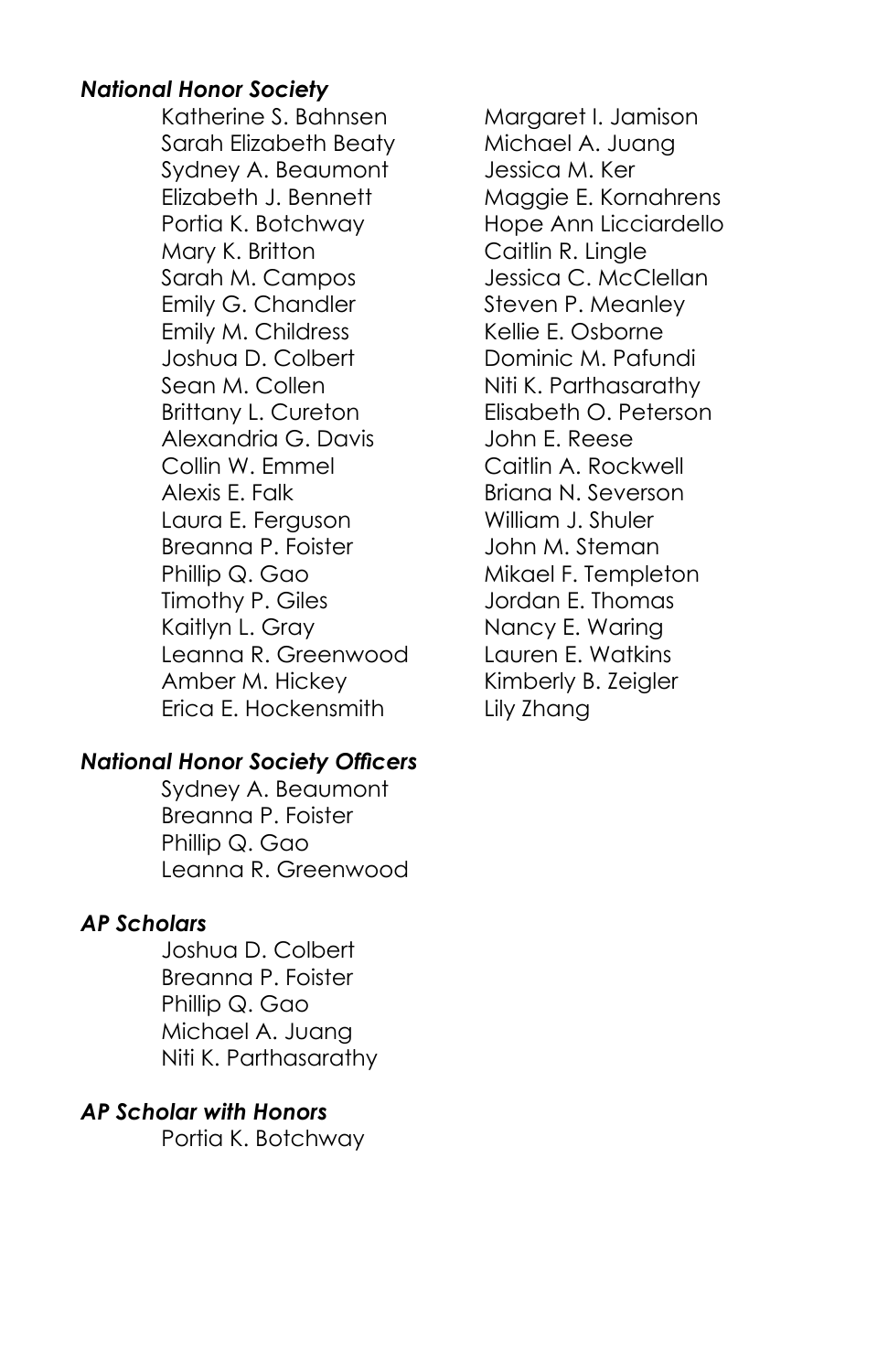# *Nadia Armstrong*

**2006** Scholastic Writing Awards, At-Large Gold Key, Poetry Scholastic Writing Awards, At-Large Gold Key, Personal Essay/Memoir

S.C. Writers Workshop Literary Awards, First Place, Poetry

S.C. Young Poet's Prize, Second Runner-Up

**2005** Regional Scholastic Writing Awards, Judges' Imagination Award, Poetry

Regional Scholastic Writing Awards, Gold Key

Regional Scholastic Writing Awards, Silver key

S.C. Writers Workshop Literary Awards,

Honorable Mention, Poetry

# *Portia Botchway*

**2006** Scholastic Writing Awards, At-Large Gold Key, Poetry National Achievement Scholarship Gates Millennium Scholar Carolina Scholar Award, USC-Columbia Study Abroad Scholarship, Acadia University Literature, Science & the Arts Scholarship, University of Michigan Scholar Award, University of Michigan

# *Justin Beltz*

**2006** Scholastic Writing Awards, National Competition, Nonfiction Portfolio Gold Award (\$10,000 scholarship) Scholastic Writing Awards, At-Large Gold Key, Dramatic Script Scholastic Writing Awards, At-Large Gold Key, Humor Scholastic Writing Awards, At-Large Gold Key, Personal Essay/Memoir Scholastic Writing Awards, At-Large Gold Key, Nonfiction Portfolio National Foundation for Advancement in the Arts, Merit Award, Creative Nonfiction **2005** Regional Scholastic Writing Awards, Silver Key Regional Scholastic Writing Awards, Honorable Mention Drexel University High School Ten-Page Screenplay Contest, Second Place (\$12,000 scholarship)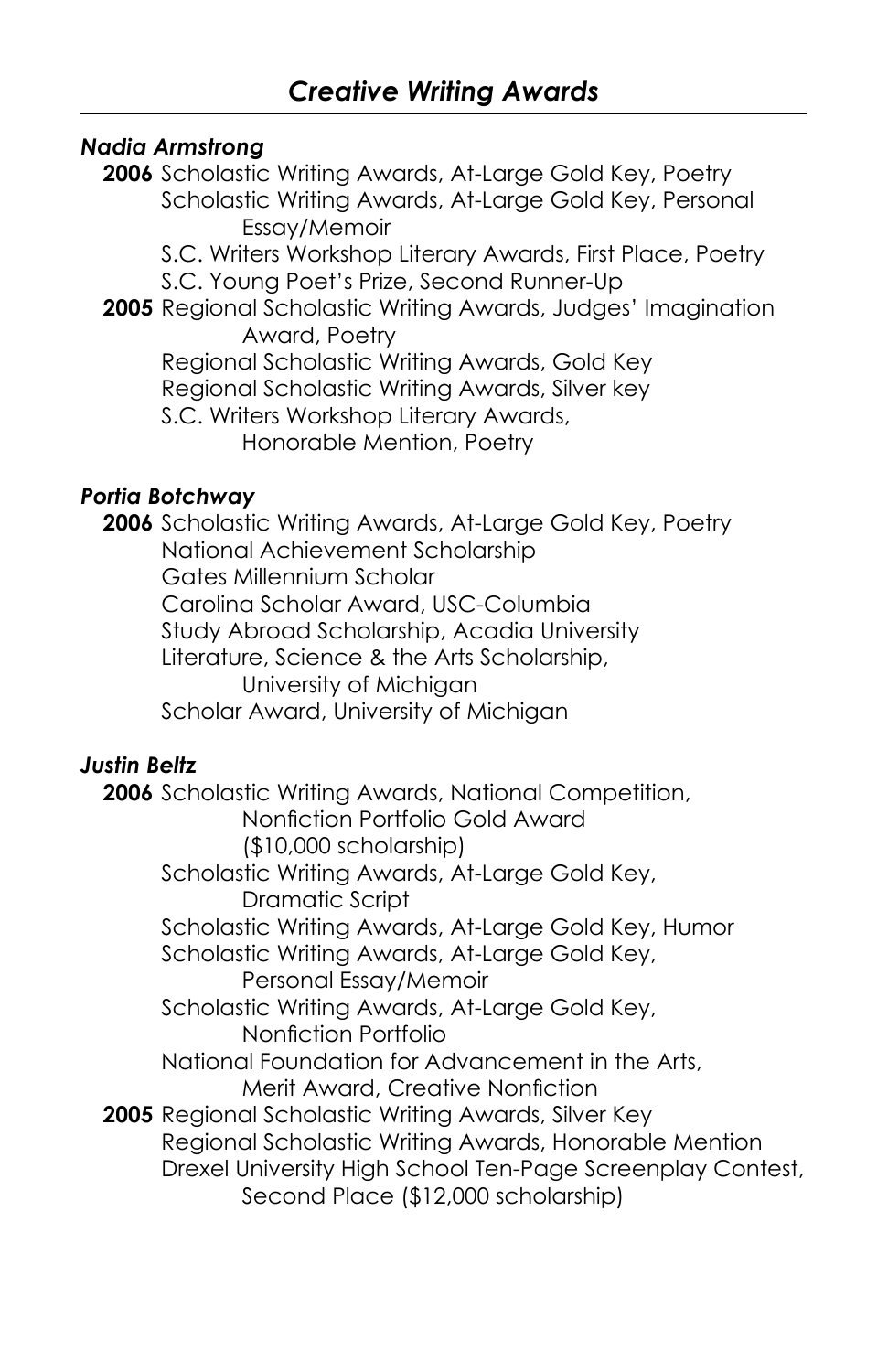# *Alexandria Davis*

**2005** Regional Scholastic Writing Awards, Honorable Mention S.C. Writers Workshop Literary Awards, Honorable Mention

# *Sagan Harris*

**2006** Featured Publication on Scholastic, Inc.'s website, *Write It* **2005** Scholastic Writing Awards, National Competition, Gold Key Regional Scholastic Writing Awards, Gold Key

# *Kellie Osborne*

**2006** Scholastic Writing Awards, National Competition, Gold Award, Short Story Scholastic Writing Awards, At-Large Gold Key, Short Story Scholastic Writing Awards, At-Large Gold Key, General Writing Portfolio The State Newspaper Golden Palmetto All-State Leadership Team Presidential Scholarship, College of Charleston

# *Briana Severson*

**2006** Scholastic Writing Awards, National Competition, Silver Award, Humor Scholastic Writing Awards, National Competition, Silver Award, Nonfiction Portfolio Scholastic Writing Awards, At-Large Gold Key, Humor Scholastic Writing Awards, At-Large Gold Key, Nonfiction Portfolio S.C. Writers Workshop Literary Awards, Honorable Mention, Fiction S.C. Young Poet's Prize, Finalist Dennis Scholarship, USC Honors College University Scholars Award, USC Honors College Carnegie Mellon Undergraduate Scholarship Award

# *Kemper Wray*

**2006** Scholastic Writing Awards, National Competition, Silver Award, Personal Essay/Memoir Scholastic Writing Awards, At-Large Gold Key, Personal Essay/Memoir Scholastic Writing Awards, At-Large Gold Key, Humor National Foundation for Advancement in the Arts, Honorable Mention, Poetry S.C. Young Poet's Prize, Semi-Finalist Gibbes Scholarship, Wofford College Success Initiative, Wofford College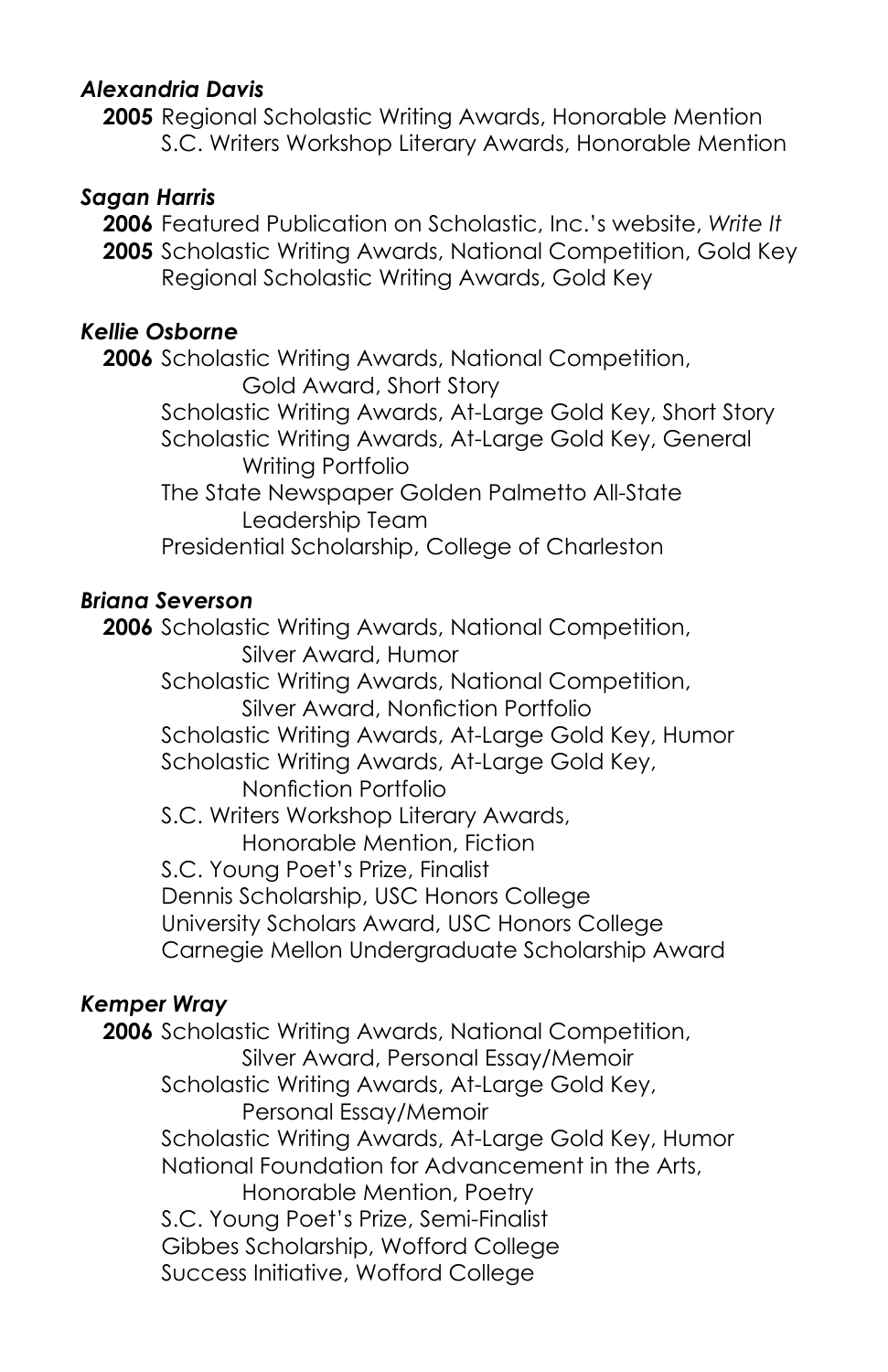# *Lily Zhang*

**2006** Scholastic Writing Awards, National Competition, Nonfiction Portfolio Silver Award Scholastic Writing Awards, At-Large Gold Key, Poetry Scholastic Writing Awards, At-Large Gold Key, General Writing Portfolio Scholastic Writing Awards, At-Large Gold Key, Creative Nonfiction Portfolio **2005** Scholastic Writing Awards, National Competition, Silver Key Regional Scholastic Writing Awards, Gold Key S.C. Writers Workshop Literary Awards, First Place, Poetry

# *Dance Awards*

# *Youth America Grand Prix Regional Competition*

Georgia Anderson, Third Place Junior Contemporary Sara Caton, Third Place Senior Classical Sara Caton, Second Place Senior Contemporary Deonte Hansel, Second Place Senior Classical Manuela Navarro, Second Place Senior Classical Sara Caton and Kendall Teague, First Place Ensembles for Don Quixote Pas De Deux Stanislav Issaev, Outstanding Teacher Award

# *Drama Awards*

# **K. Shea Bahnsen**

Burlington College

# **Elizabeth J. Bennett**

Juilliard Drama Division Merit Scholarship Guthrie Theatre Program Merit Scholarship Royal Academy of Dramatic Arts Merit Scholarship

# **Emily M. Childress**

University of North Carolina at Chapel Hill Grant Ithaca College Academic Award College of Charleston Presidential Scholarship College of Charleston Theatre Scholarship *Who's Who Among American High School Students*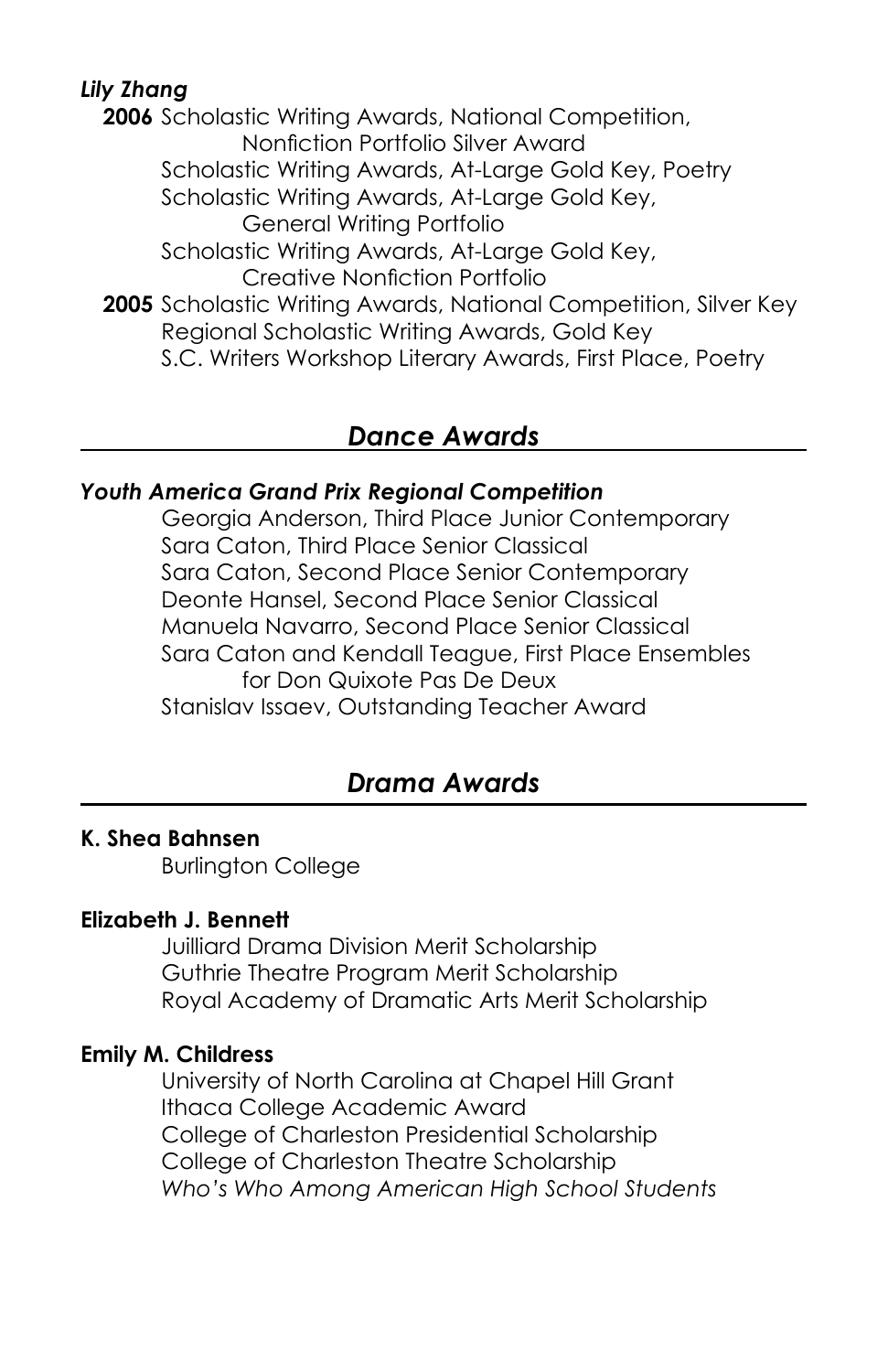# **Meredith A. Cook**

DePaul University Theatre Acceptance LIFE Scholarship College of Charleston

# **Brittany L. Cureton**

*Who's Who Among American High School Students* LIFE Scholarship University of South Carolina

# **Breanna P. Foister**

National Foundation for Advancement in the Arts Honorable Mention Southern Methodist University Merit Award Rutgers Merit Award Boston University Merit Award Rutgers Alumni Club Scholarship Winthrop Trustess Scholar Palmetto Fellows Scholar NYU Merit Award

# **Timothy P. Giles**

National Merit Finalist Erskin Scholar Acceptance to Boston University Theatre Program Palmetto Fellows Scholar USC Merit Awards National Merit Scholarship

# **Amber M. Hickey**

Acceptance to Royal Scottish Academy of Dramatic Art (One of four Americans) NYU Gallatin Scholarship Rutgers Merit Award Southern Methodist University Merit Award Marymount Academic Excellence Award Guilford College Achievement Award Palmetto Fellows Scholar National Merit Commendation

# **Justin M. Keller**

Broadway Theatre Project Otterbein College Merit Award in Musical Theatre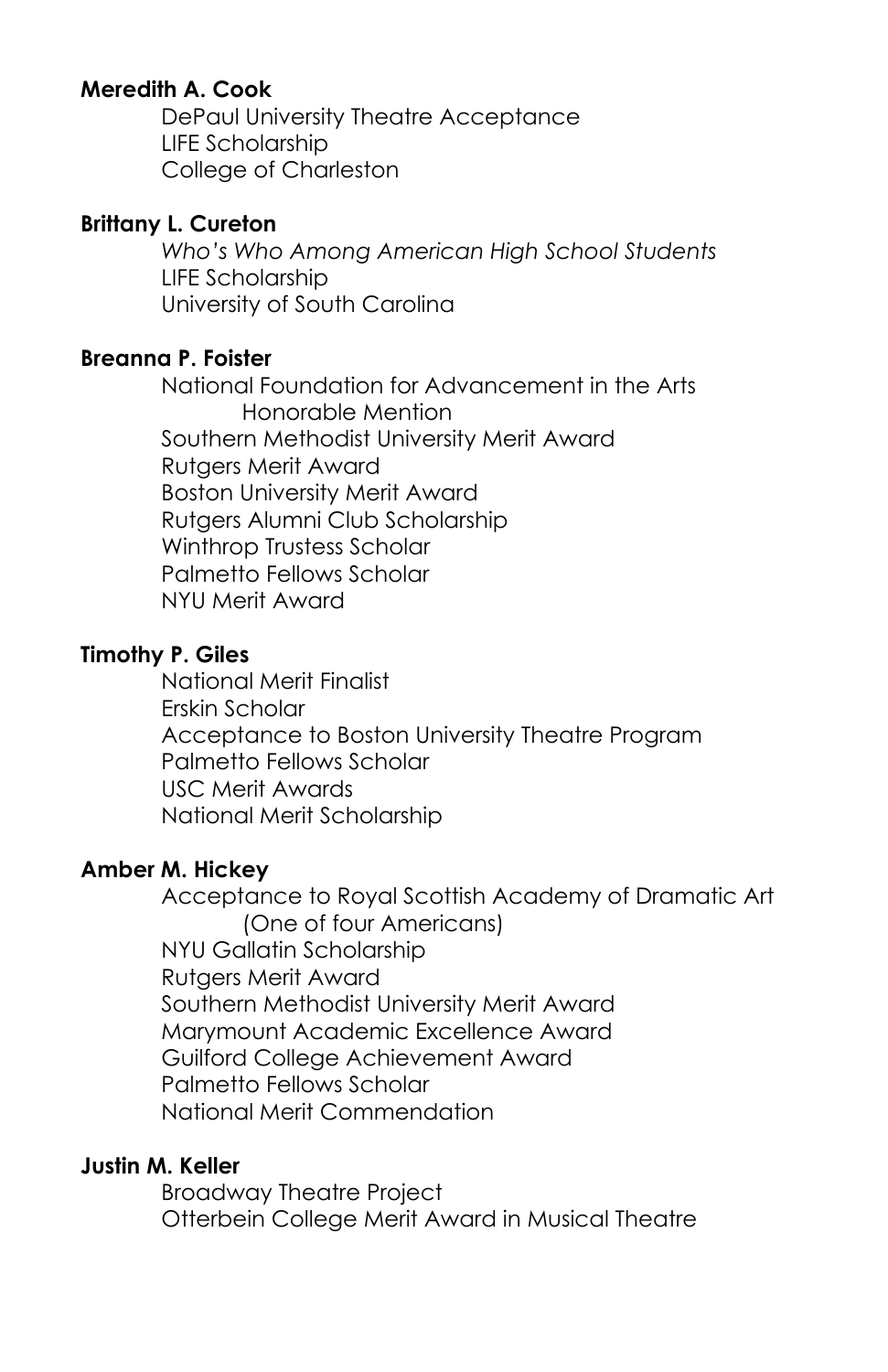# **Maggie E. Kornahrens**

University of Miami Theatre Arts Award Guilford Merit Award Johnson and Wales Merit Award Loyola Scholars Award LIFE Scholarship Palmetto Scholarship

# **Jessica C. McClellen**

Guthrie Theatre Merit Award College of Charleston Academic Scholarship Loyola University Dean's Scholarship Presbyterian College Belk Scholarship National Guard Scholarship

# **Casey F. Meehan**

Second Runner-up in National Shakespeare Competition Trial Anderson College

# **John E. Reese IV**

Guthrie Theatre Program Merit Award North Carolina School of the Arts Merit Award Southern Methodist University Merit Award Otterbein College Merit Award Rutgers University Merit Award *Who's Who Among American High School Students*

# **Jessica L. Singleton**

National Shakespeare Competition Winner (South Carolina) National Shakespeare Competition Finalist (Top 10 Nationally) Tulane University Academic Scholarship Loyola University Academic Scholarship LIFE Scholarship

# **Prentiss A. Standridge**

Guthrie Theatre Program Merit Award Otterbein College Merit Award

# **James C. Wells**

Broadway Theatre Project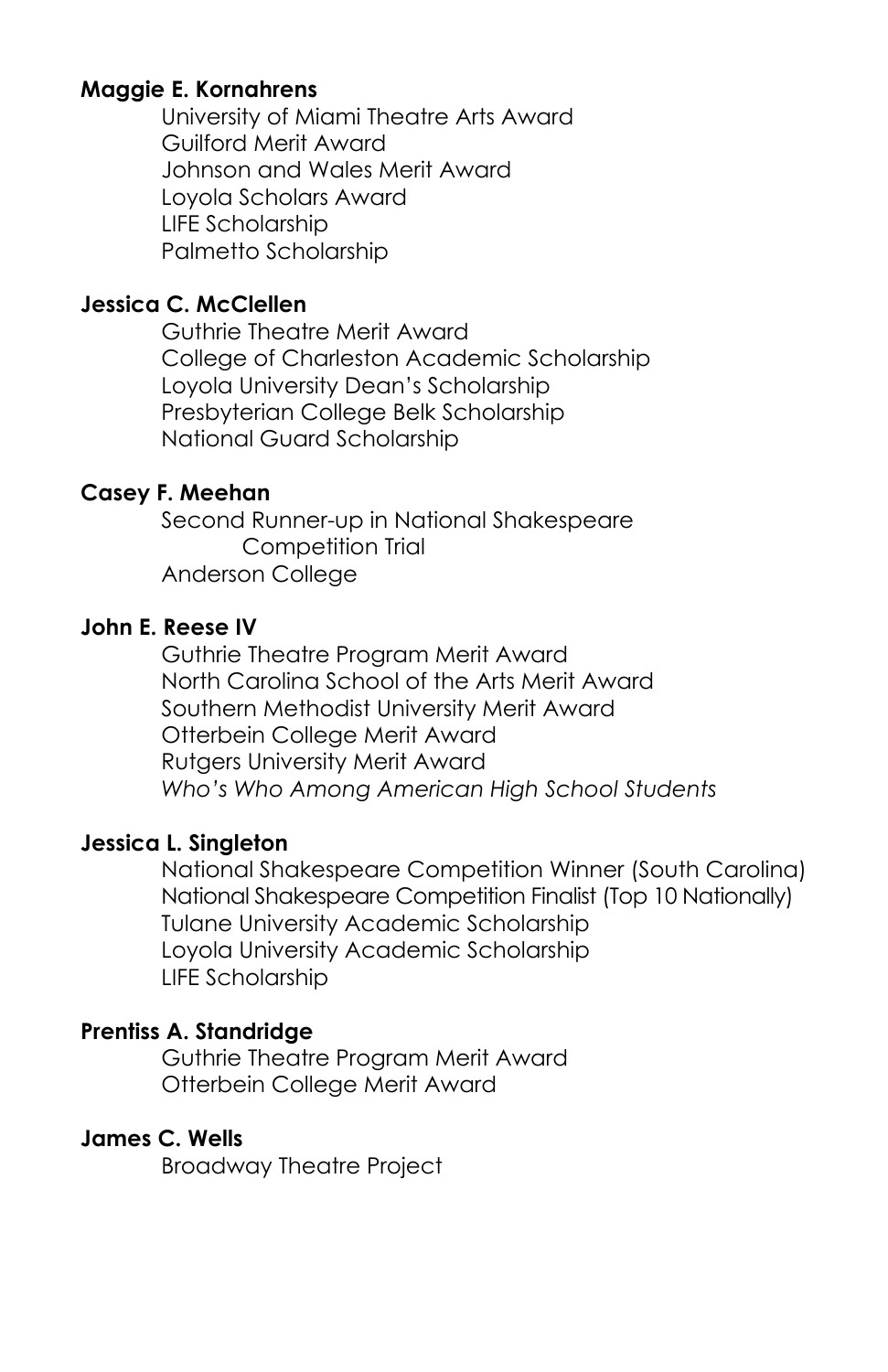#### **Music Techer National Association State Competition**

Lauren E. Watkins, Winner Timothy O. Springs, Winner Ira K. Thomas, Jr., Runner-up Jordan D. Smith, Honorable Mention

#### **Regional Competition**

Lauren E. Watkins Timothy O. Springs

#### **National Association of Teachers of Singing Regional Finalists in Classical Voice**

Emily G. Chandler Sarah K. Massengale Anna G. Owens Townsend J. Pass Felicia C. Powers Chaney L. Rolin Natasha S. Witherspoon

#### **Regional Finalists in Music Theater**

Sarah K. Massengale Anna G. Owens Natasha S. Witherspoon

#### **Honors Recital**

Sarah K. Massengale Anna G. Owens Natasha S. Witherspoon

#### **Carolina Youth Symphony, Senior Honors Concert**

Michael C. King

#### **Greenville County Youth Orchestra**

Lauren E. Watkins

# **Hilton Head Youth Orchestra**

John M. Steman

#### **All-State Orchestra**

Lauren E. Watkins Hope Ann Licciardello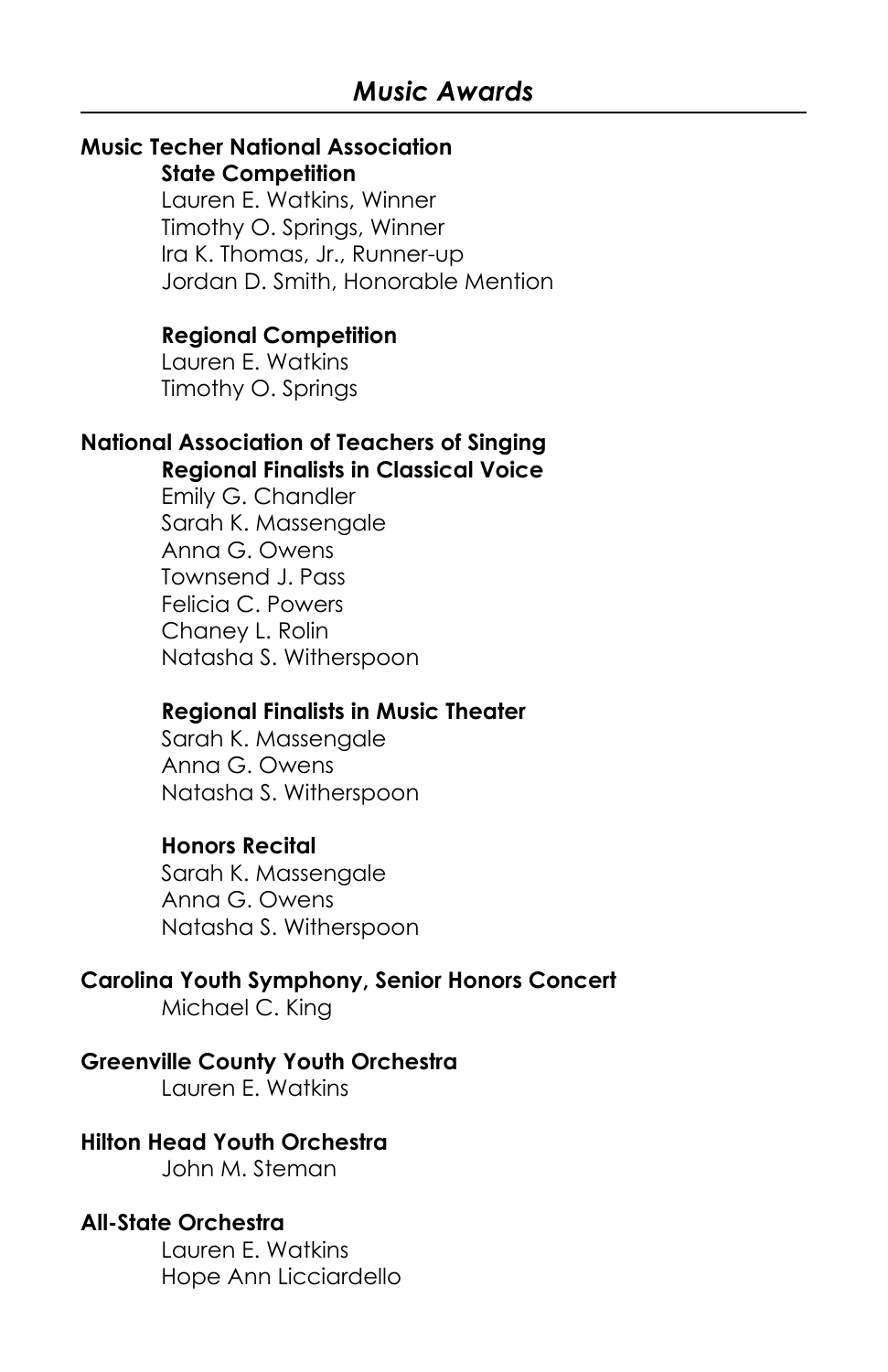# **All-State Band**

Sarah M. Campos Seville O. Jenkins Michael A. Juang Hope Ann Licciardello Steven P. Meanley Patrick L. Schmeckpeper Jordan D. Smith Lauren E. Watkins

# **All-State Jazz Band**

Philip Q. Gao Mikael F. Templeton Evan M. Jacobi

# **Region Bands**

Sean M. Collen Philip Q. Gao Evan M. Jacobi Nancy E. Ward

# **2006 Piano Competition for Young Artists**

# **Second Place and Audience Favorite**

Ira K. Thomas, Jr.

#### **Third Place and Mozart Prize**

William J. Shuler

#### **American String Teacher Association National Orchestra Festival Member of Grand Champion Ensemble**

Joshua D. Colbert Leanna R. Greenwood Jessica M. Ker Michael C. King Tiffany L. Lanier Luis A. Mercado, Jr. Dominic M. Pafundi IV J. Michele Tate Kimberly B. Zeigler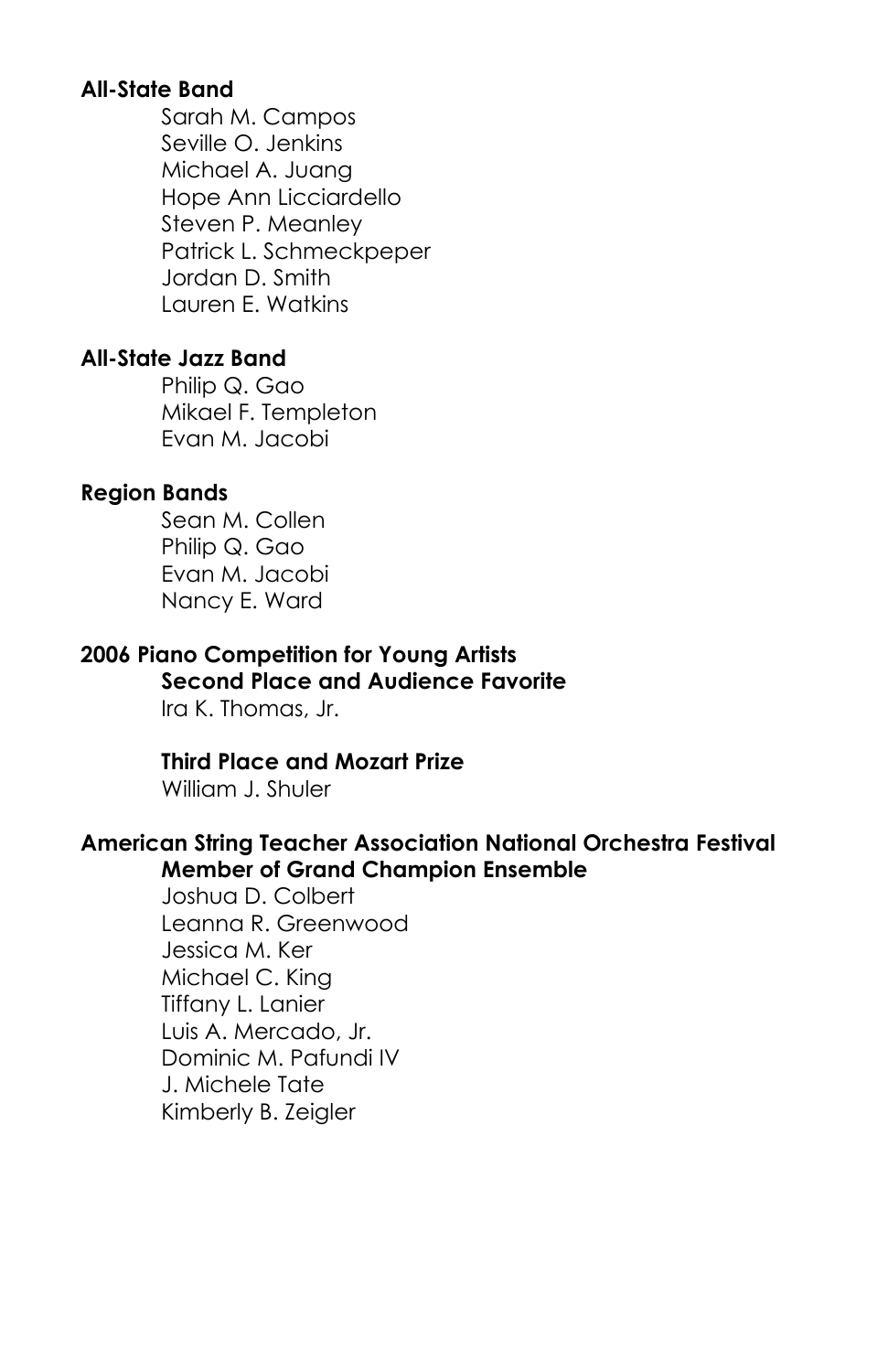# *2006 Annual High School Upstate Art Exhibit*

Laura E. Ferguson, First Place, Graphic Design First Place, Printmaking Amy M. Sands, Honorable Mention, Grahic Design Jennifer E. Saiani, First Place, Illustration Sally A. Sigmon, Second Place, Printmaking Lindsay E. Chastain, Third Place, Painting Sydney A. Beaumont, Best In Show, Printmaking DeAnna L. Ellison, First Place, Photography Alexis E. Falk, Honorable Mention Shannon H. Padgett, Third Place, Ceramics Alexandra E. Runde, Second Place, Metals/Sculpture

# *Scholastic Art Awards 2006*

Sydney A. Beaumont, The American Visions Award Gold, Printmaking Sydney A. Beaumont, The American Visions Award, Metals Collin W. Emmel, Gold Key, Metals Qaiim A. Goodwin, Silver Key, Graphic Design Daphne Cuadrado, Silver Key, Sculpture Laura E. Ferguson, Honorable Mention, Printmaking Catherine A. Dillingham, Honorable Mention, Painting

# *Congressional Art Competition for High School Students*

Collin W. Emmel, Second Place

# *Jeanet Dreskin Scholarship Award*

Jessica C. Hyatt

# *2006 Visual Arts Department Purchase Award*

Sally A. Sigmon

#### *Lipscomb Family Foundation Award*

Kaitlyn L. Gray